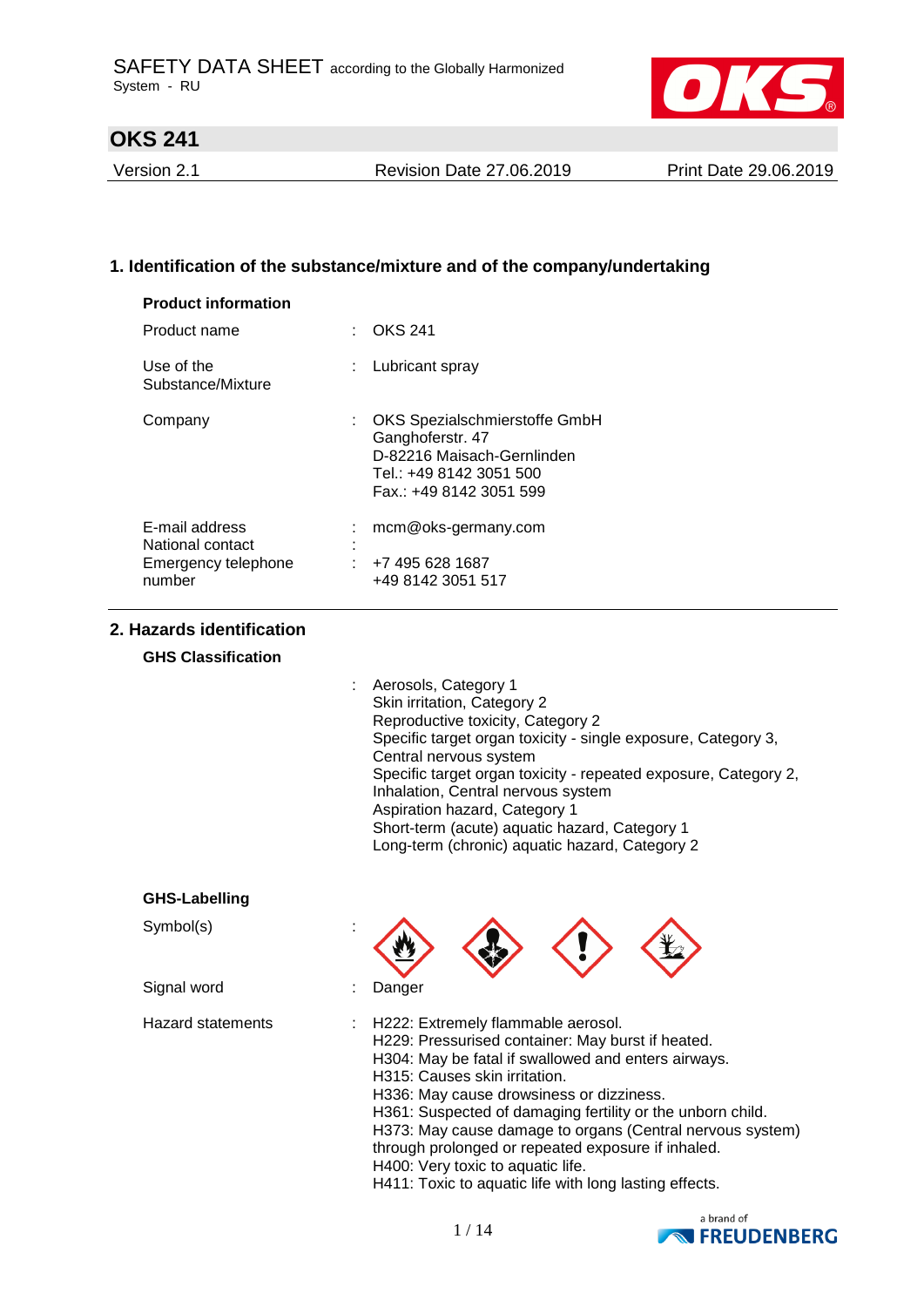

Version 2.1 Revision Date 27.06.2019 Print Date 29.06.2019

Precautionary statements : **Prevention:**  P210 Keep away from heat, hot surfaces, sparks, open flames and other ignition sources. No smoking. P211 Do not spray on an open flame or other ignition source. P251 Do not pierce or burn, even after use. P260 Do not breathe mist. P273 Avoid release to the environment. P280 Wear protective gloves/ protective clothing/ eye protection/ face protection. **Response:**  P301 + P310 IF SWALLOWED: Immediately call a POISON CENTER/doctor. P331 Do NOT induce vomiting. P391 Collect spillage. **Storage:**  P405 Store locked up. P410 + P412 Protect from sunlight. Do not expose to temperatures exceeding 50 °C/ 122 °F.

### **3. Composition/information on ingredients**

Chemical nature : Active substance with propellant Solvent mixture

#### **Hazardous components**

| Chemical name         | CAS-No.        | Concentration <sup>[%]</sup> |
|-----------------------|----------------|------------------------------|
| Dimethyl ether        | $115 - 10 - 6$ | $30 - 50$                    |
| Naphtha (petroleum),  | 64742-49-0     | $25 - 30$                    |
| hydrotreated light    |                |                              |
| copper                | 7440-50-8      | $2.5 - 10$                   |
| n-Butyl acetate       | 123-86-4       | $1 - 10$                     |
| Tin                   | 7440-31-5      | $1 - 10$                     |
| molybdenum disulphide | 1317-33-5      | $1 - 10$                     |
| n-hexane              | 110-54-3       | $1 - 2,5$                    |

#### **4. First aid measures**

If inhaled  $\blacksquare$  : Call a physician or poison control centre immediately. Remove person to fresh air. If signs/symptoms continue, get medical attention. Keep patient warm and at rest. If unconscious, place in recovery position and seek medical advice. Keep respiratory tract clear. If breathing is irregular or stopped, administer artificial

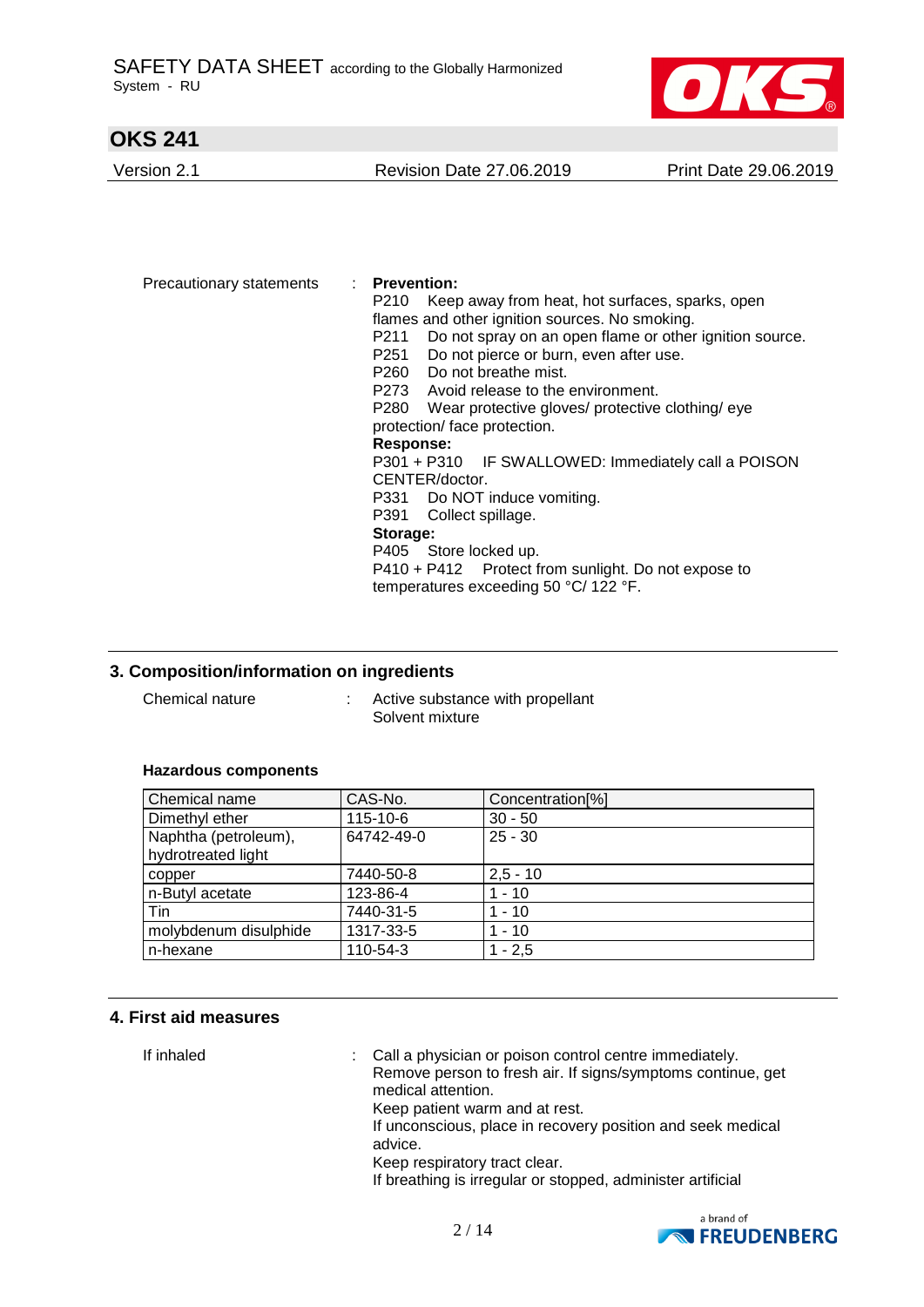

| <b>OKS 241</b>            |                                                                                                                                                                                                                                                                |                       |
|---------------------------|----------------------------------------------------------------------------------------------------------------------------------------------------------------------------------------------------------------------------------------------------------------|-----------------------|
| Version 2.1               | <b>Revision Date 27.06.2019</b>                                                                                                                                                                                                                                | Print Date 29.06.2019 |
| In case of skin contact   | respiration.<br>Take off all contaminated clothing immediately.                                                                                                                                                                                                |                       |
|                           | Get medical attention immediately if irritation develops and<br>persists.<br>Wash clothing before reuse.<br>Thoroughly clean shoes before reuse.<br>Wash skin thoroughly with soap and water or use recognized<br>skin cleanser.                               |                       |
| In case of eye contact    | Rinse immediately with plenty of water, also under the eyelids,<br>for at least 10 minutes.<br>If eye irritation persists, consult a specialist.                                                                                                               |                       |
| If swallowed              | Move the victim to fresh air.<br>If accidentally swallowed obtain immediate medical attention.<br>Keep respiratory tract clear.<br>Do NOT induce vomiting.<br>Rinse mouth with water.<br>Aspiration hazard if swallowed - can enter lungs and cause<br>damage. |                       |
| <b>Notes to physician</b> |                                                                                                                                                                                                                                                                |                       |
| Symptoms                  | Inhalation may provoke the following symptoms:<br>Unconsciousness<br><b>Dizziness</b><br><b>Drowsiness</b><br>Headache<br>Nausea<br>Tiredness<br>Skin contact may provoke the following symptoms:<br>Erythema                                                  |                       |
|                           | Aspiration may cause pulmonary oedema and pneumonitis.                                                                                                                                                                                                         |                       |
| <b>Risks</b>              | Central nervous system depression<br>Risk of product entering the lungs on vomiting after ingestion.<br>Health injuries may be delayed.<br>Causes skin irritation.                                                                                             |                       |
| Treatment                 | Treat symptomatically.                                                                                                                                                                                                                                         |                       |

## **5. Firefighting measures**

| Suitable extinguishing<br>media   | $:$ ABC powder          |
|-----------------------------------|-------------------------|
| Unsuitable extinguishing<br>media | : High volume water jet |

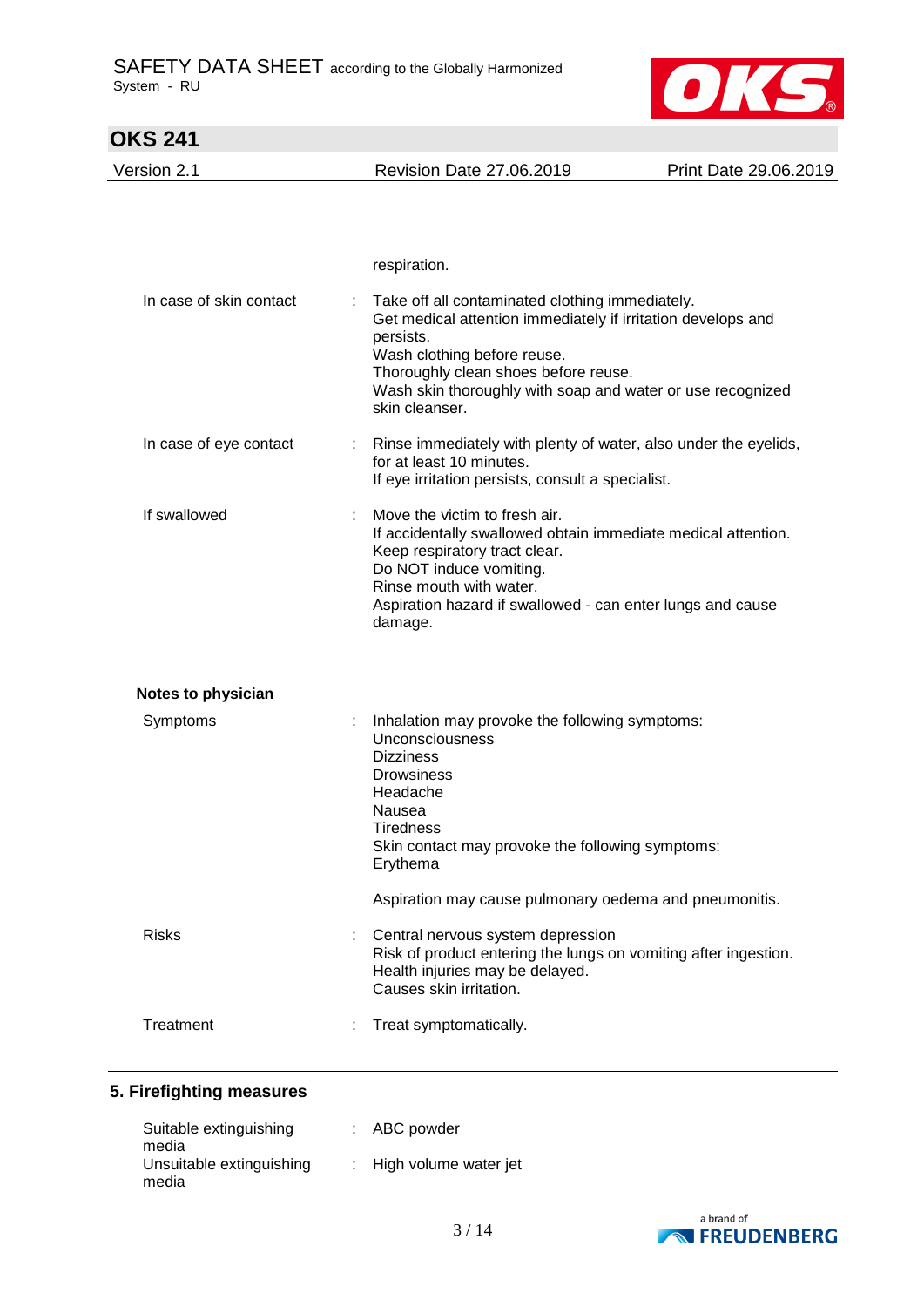

|--|

| Specific hazards during<br>÷.<br>firefighting    | Fire may cause evolution of:<br>Carbon oxides<br>Metal oxides<br>Oxides of phosphorus<br>Sulphur oxides                                                                                                            |
|--------------------------------------------------|--------------------------------------------------------------------------------------------------------------------------------------------------------------------------------------------------------------------|
|                                                  | Fire Hazard<br>Do not let product enter drains.<br>Contains gas under pressure; may explode if heated.<br>Beware of vapours accumulating to form explosive<br>concentrations. Vapours can accumulate in low areas. |
| Special protective<br>equipment for firefighters | In the event of fire, wear self-contained breathing apparatus.<br>Use personal protective equipment.<br>Exposure to decomposition products may be a hazard to<br>health.                                           |
| Further information<br>÷                         | Standard procedure for chemical fires.<br>Collect contaminated fire extinguishing water separately. This<br>must not be discharged into drains.<br>Cool containers/tanks with water spray.                         |

## **6. Accidental release measures**

| Personal precautions      | : Evacuate personnel to safe areas.<br>Ensure adequate ventilation.<br>Remove all sources of ignition.<br>Do not breathe vapours or spray mist.<br>Do not breathe dust/fume/gas/mist/vapours/spray.<br>Refer to protective measures listed in sections 7 and 8.                                                                     |
|---------------------------|-------------------------------------------------------------------------------------------------------------------------------------------------------------------------------------------------------------------------------------------------------------------------------------------------------------------------------------|
| Environmental precautions | : Do not allow contact with soil, surface or ground water.<br>Prevent further leakage or spillage if safe to do so.<br>If the product contaminates rivers and lakes or drains inform<br>respective authorities.                                                                                                                     |
| Methods for cleaning up   | Contain spillage, and then collect with non-combustible<br>absorbent material, (e.g. sand, earth, diatomaceous earth,<br>vermiculite) and place in container for disposal according to<br>local / national regulations (see section 13).<br>Keep in suitable, closed containers for disposal.<br>Non-sparking tools should be used. |
| Additional advice         | Only qualified personnel equipped with suitable protective<br>equipment may intervene.                                                                                                                                                                                                                                              |

## **7. Handling and storage**

**Handling**

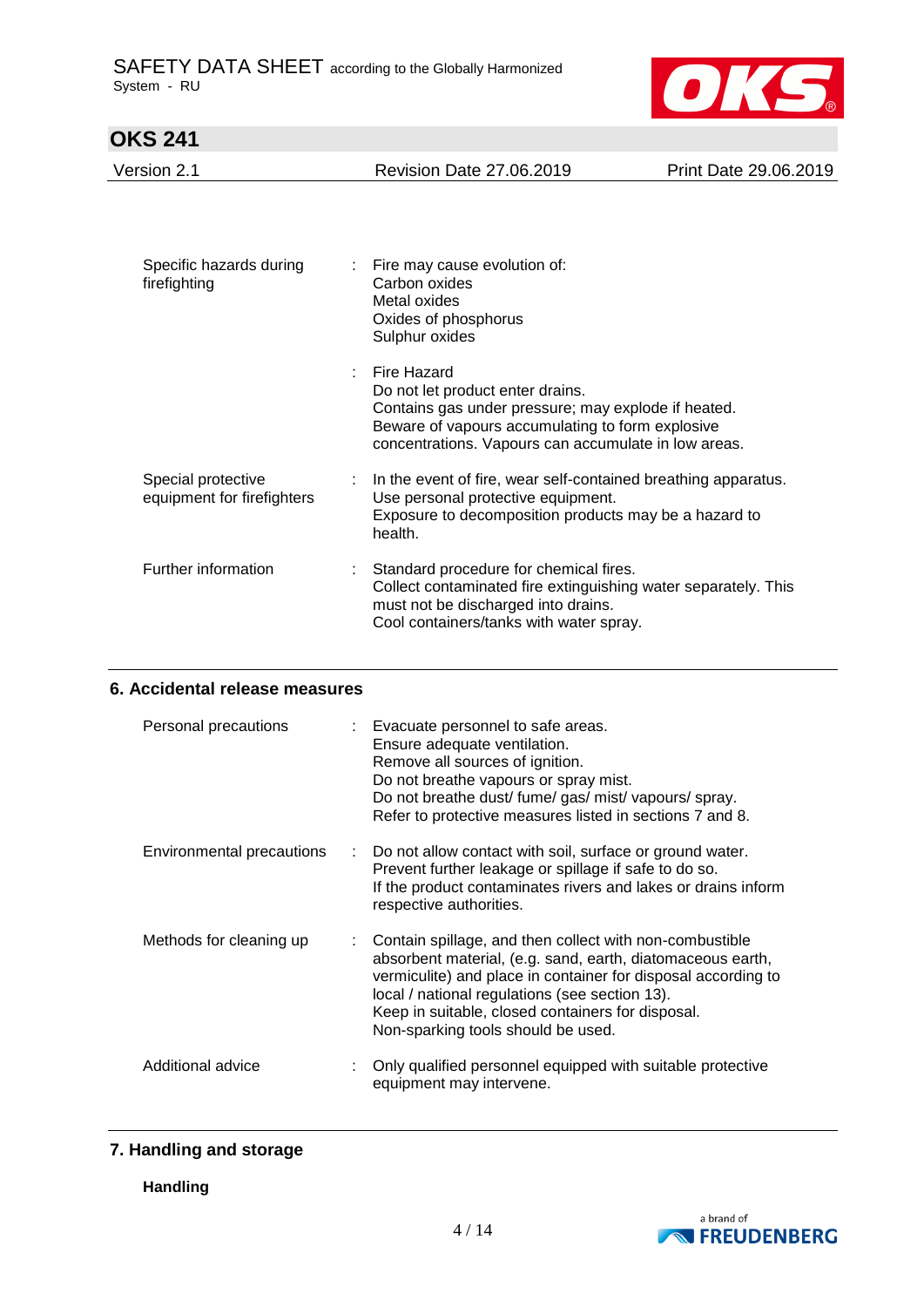

| Version 2.1 | <b>Revision Date 27.06.2019</b> | Print Date 29.06.2019 |
|-------------|---------------------------------|-----------------------|
|             |                                 |                       |

| Advice on safe handling | : Do not use in areas without adequate ventilation.<br>Do not breathe vapours or spray mist.<br>In case of insufficient ventilation, wear suitable respiratory<br>equipment.<br>Avoid exposure - obtain special instructions before use.<br>Avoid contact with skin and eyes.<br>For personal protection see section 8.<br>Keep away from fire, sparks and heated surfaces.<br>Smoking, eating and drinking should be prohibited in the<br>application area.<br>Wash hands and face before breaks and immediately after<br>handling the product.<br>Do not get in eyes or mouth or on skin.<br>Do not get on skin or clothing.<br>Do not ingest.<br>Do not use sparking tools.<br>These safety instructions also apply to empty packaging which<br>may still contain product residues.<br>Pressurized container: protect from sunlight and do not expose<br>to temperatures exceeding 50 °C. Do not pierce or burn, even<br>after use. |
|-------------------------|----------------------------------------------------------------------------------------------------------------------------------------------------------------------------------------------------------------------------------------------------------------------------------------------------------------------------------------------------------------------------------------------------------------------------------------------------------------------------------------------------------------------------------------------------------------------------------------------------------------------------------------------------------------------------------------------------------------------------------------------------------------------------------------------------------------------------------------------------------------------------------------------------------------------------------------|
|-------------------------|----------------------------------------------------------------------------------------------------------------------------------------------------------------------------------------------------------------------------------------------------------------------------------------------------------------------------------------------------------------------------------------------------------------------------------------------------------------------------------------------------------------------------------------------------------------------------------------------------------------------------------------------------------------------------------------------------------------------------------------------------------------------------------------------------------------------------------------------------------------------------------------------------------------------------------------|

#### **Storage**

| Requirements for storage | : BEWARE: Aerosol is pressurized. Keep away from direct sun                                                                                     |
|--------------------------|-------------------------------------------------------------------------------------------------------------------------------------------------|
| areas and containers     | exposure and temperatures over 50 °C. Do not open by force<br>or throw into fire even after use. Do not spray on flames or red-<br>hot objects. |
|                          | Store in accordance with the particular national regulations.                                                                                   |

### **8. Exposure controls/personal protection**

### **Components with workplace control parameters**

| Components               | CAS-No.        | Value               | Control<br>parameters | Update     | <b>Basis</b>  |
|--------------------------|----------------|---------------------|-----------------------|------------|---------------|
| Dimethyl<br>ether        | 115-10-6       | MPC-<br><b>TWA</b>  | 200 mg/m3             | 2018-04-23 | <b>RU OEL</b> |
| Dimethyl<br>ether        | $115 - 10 - 6$ | MPC-<br><b>STEL</b> | 600 mg/m3             | 2018-04-23 | <b>RU OEL</b> |
| n-Butyl<br>acetate       | 123-86-4       | MPC-<br><b>TWA</b>  | 50 mg/m3              | 2018-04-23 | <b>RU OEL</b> |
| n-Butyl<br>acetate       | 123-86-4       | MPC-<br><b>STEL</b> | 200 mg/m3             | 2018-04-23 | <b>RU OEL</b> |
| molybdenum<br>disulphide | 1317-33-5      | MPC-<br>TWA         | 1 $mg/m3$             | 2011-07-12 | <b>RU OEL</b> |

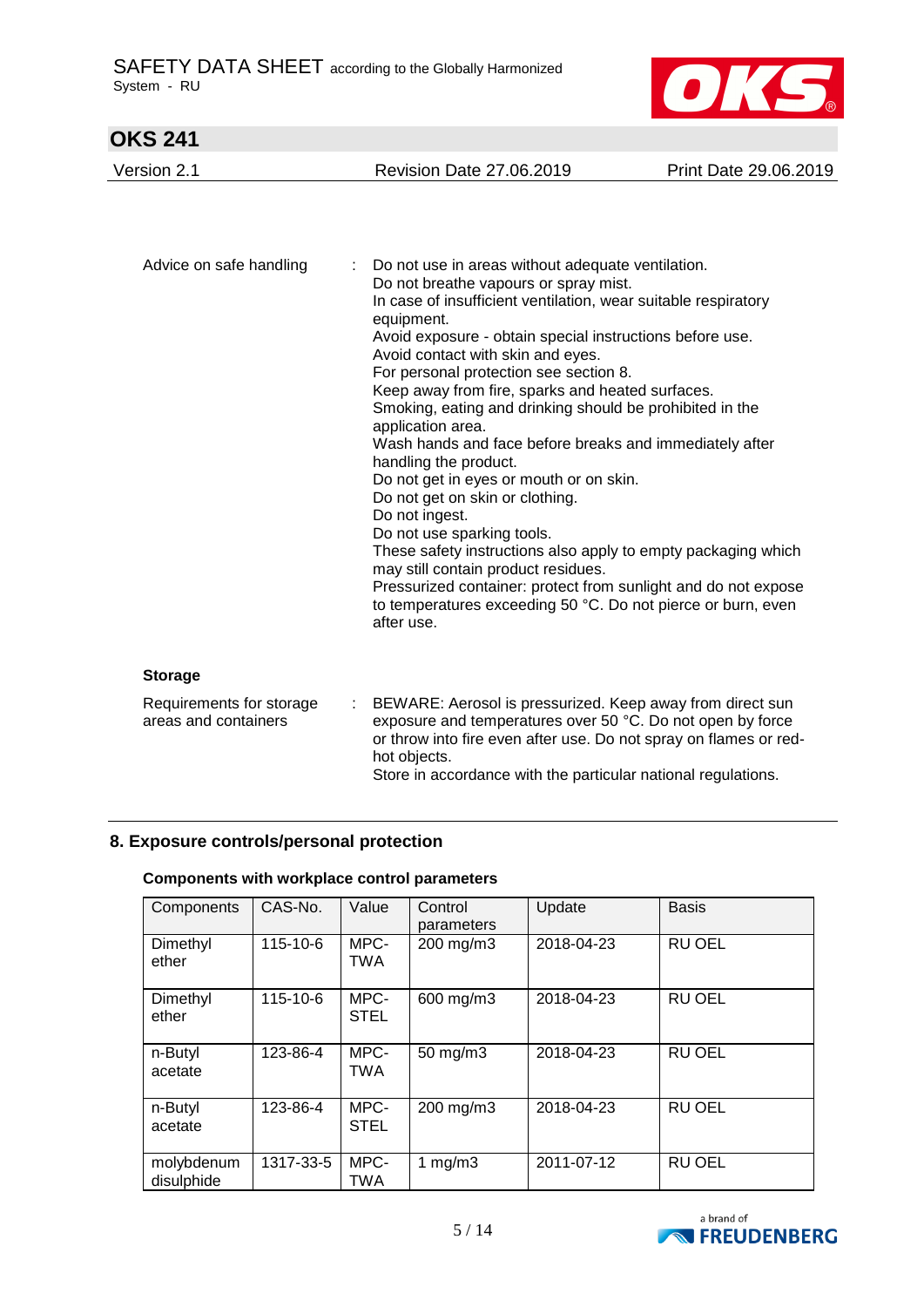

Version 2.1 Revision Date 27.06.2019 Print Date 29.06.2019

| molybdenum<br>disulphide | 1317-33-5 | MPC-<br><b>STEL</b> | $6$ mg/m $3$ | 2011-07-12 | <b>RU OEL</b> |
|--------------------------|-----------|---------------------|--------------|------------|---------------|
| molybdenum<br>disulphide | 1317-33-5 | MPC-<br><b>TWA</b>  | 1 $mg/m3$    | 2018-04-23 | <b>RU OEL</b> |
| molybdenum<br>disulphide | 1317-33-5 | MPC-<br><b>STEL</b> | $6$ mg/m $3$ | 2018-04-23 | <b>RU OEL</b> |
| n-hexane                 | 110-54-3  | MPC-<br><b>TWA</b>  | 300 mg/m3    | 2018-04-23 | <b>RU OEL</b> |
| n-hexane                 | 110-54-3  | MPC-<br><b>STEL</b> | 900 mg/m3    | 2018-04-23 | <b>RU OEL</b> |

### **Engineering measures**

Use only in an area equipped with explosion proof exhaust ventilation. Handle only in a place equipped with local exhaust (or other appropriate exhaust).

### **Personal protective equipment**

| Respiratory protection | Use respiratory protection unless adequate local exhaust<br>ventilation is provided or exposure assessment demonstrates<br>that exposures are within recommended exposure guidelines.<br>Short term only<br>Filter type A-P                                                                                                                                                                            |
|------------------------|--------------------------------------------------------------------------------------------------------------------------------------------------------------------------------------------------------------------------------------------------------------------------------------------------------------------------------------------------------------------------------------------------------|
| Hand protection        | butyl-rubber<br>Manufacturer, importer, supplier: Class 1<br>Wear protective gloves.<br>The selected protective gloves have to satisfy the<br>specifications of Regulation (EU) 2016/425 and the standard<br>EN 374 derived from it.<br>The break through time depends amongst other things on the<br>material, the thickness and the type of glove and therefore has<br>to be measured for each case. |
| Eye protection         | Safety glasses with side-shields conforming to EN166                                                                                                                                                                                                                                                                                                                                                   |
| Hygiene measures       | Wash face, hands and any exposed skin thoroughly after<br>handling.                                                                                                                                                                                                                                                                                                                                    |
| Protective measures    | The type of protective equipment must be selected according<br>to the concentration and amount of the dangerous substance<br>at the specific workplace.<br>Choose body protection in relation to its type, to the<br>concentration and amount of dangerous substances, and to the<br>specific work-place.                                                                                              |

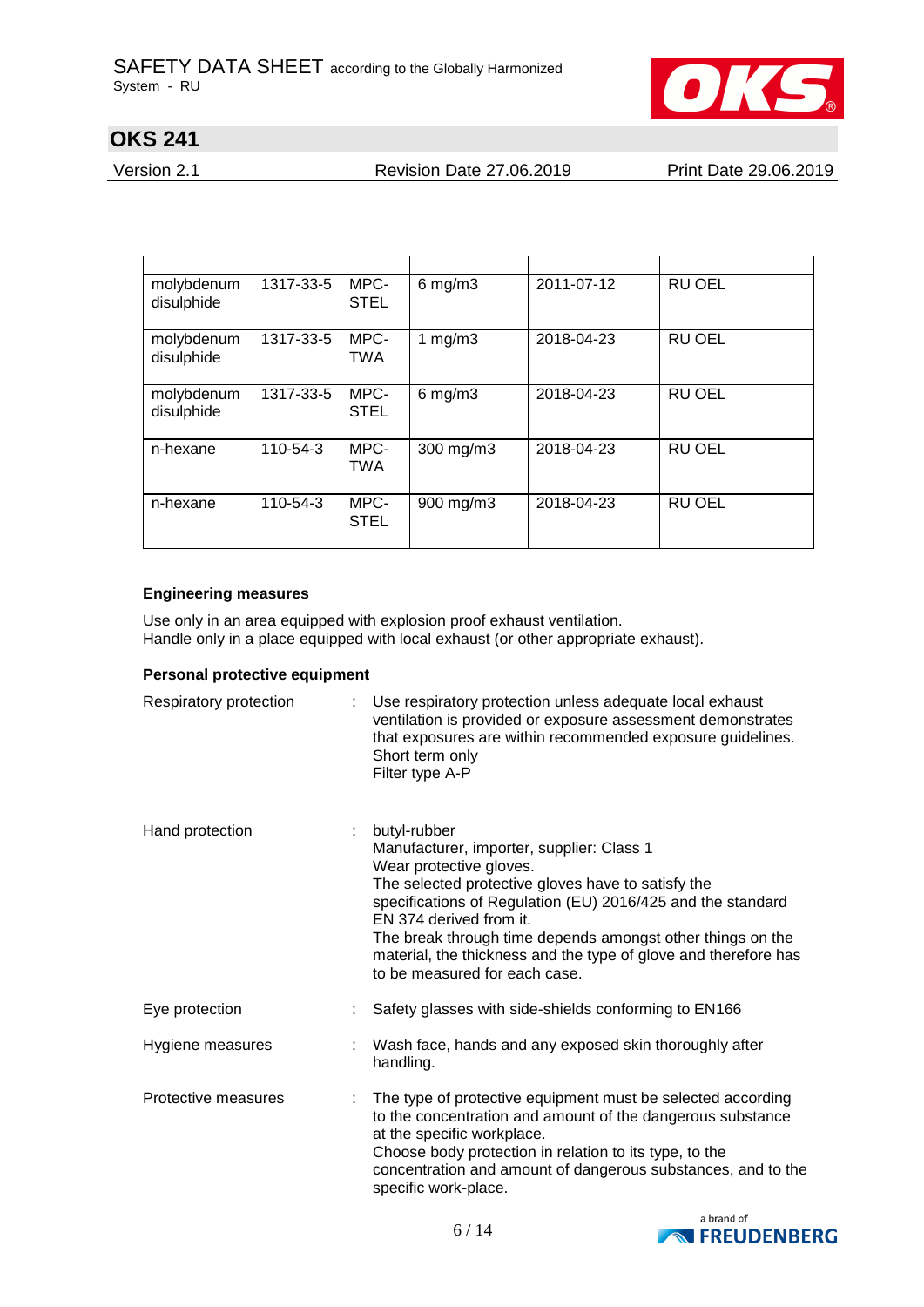

Version 2.1 Revision Date 27.06.2019 Print Date 29.06.2019

## **9. Physical and chemical properties**

| <b>Appearance</b>                          |    |                                     |
|--------------------------------------------|----|-------------------------------------|
| Physical state<br>Colour                   |    | aerosol<br>: red brown              |
| Odour                                      |    | : solvent-like                      |
| Safety data                                |    |                                     |
| Flash point                                |    | : $< -20$ °C<br>Method: Abel-Pensky |
| Ignition temperature                       |    | : Remarks: No data available        |
| Lower explosion limit                      |    | : $0,6\%$ (V)                       |
| Upper explosion limit                      |    | : 26,2 %(V)                         |
| Flammability (solid, gas)                  |    | : Extremely flammable aerosol.      |
| Oxidizing properties                       | ÷  | Note: No data available             |
| Auto-ignition temperature                  | ÷  | Note: No data available             |
| pH                                         |    | Note: Not applicable                |
| Melting point/range                        |    | Note: No data available             |
| Boiling point/boiling range                |    | : $< -20$ °C<br>at 1.013,00 hPa     |
| Sublimation point                          |    | Note: No data available             |
| Vapour pressure                            | ÷. | 4.600,00 hPa<br>at 20 $^{\circ}$ C  |
| Density                                    |    | 0,82 g/cm3<br>at 20 °C              |
| <b>Bulk density</b>                        |    | Note: No data available             |
| Water solubility                           |    | Note: insoluble                     |
| Partition coefficient: n-<br>octanol/water |    | Note: No data available             |
| Solubility in other solvents               | ÷  | Note: No data available             |

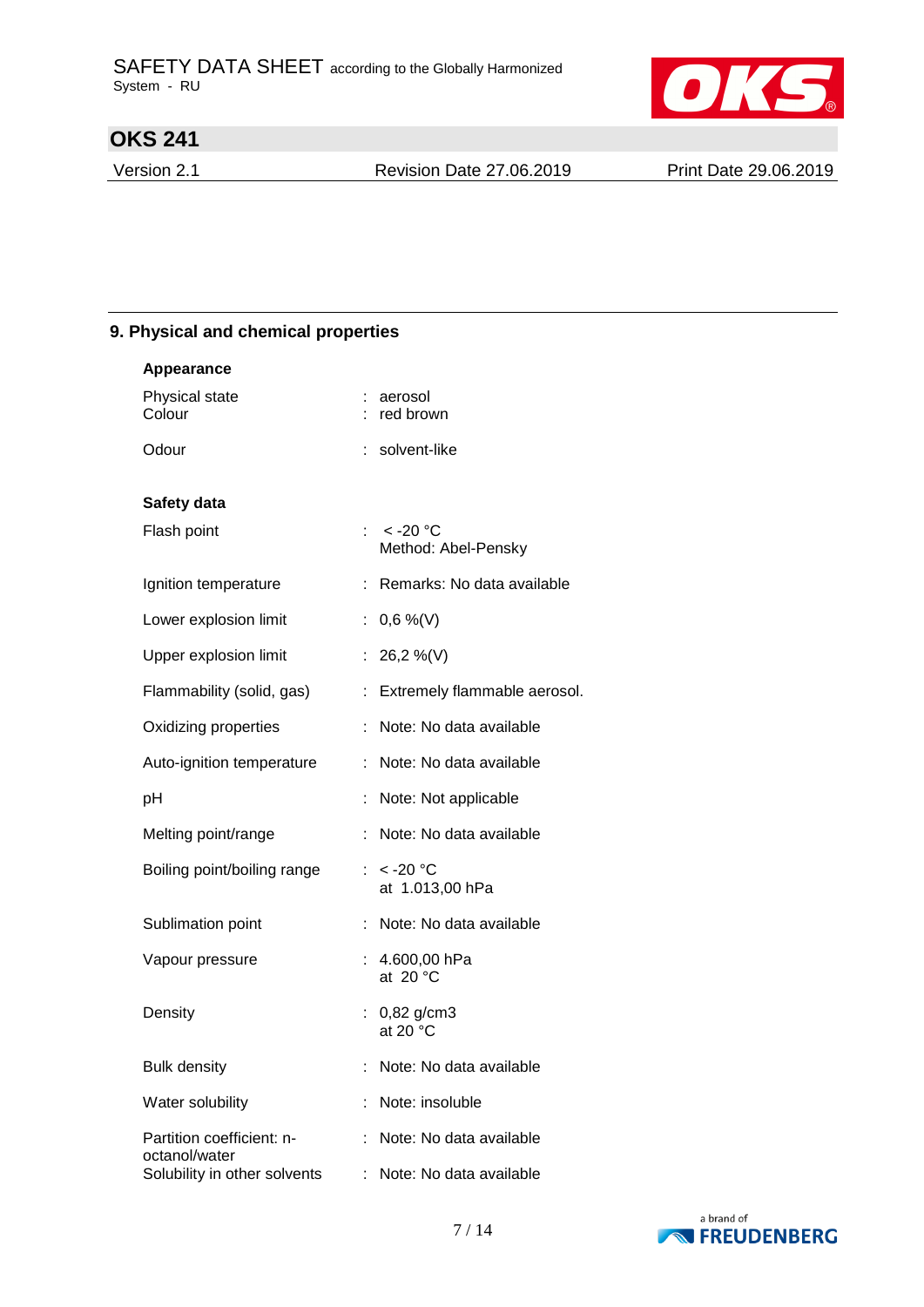

| Version 2.1 | Revision Date 27.06.2019 | Print Date 29.06.2019 |
|-------------|--------------------------|-----------------------|
|             |                          |                       |

| Viscosity, dynamic      | : Note: No data available             |
|-------------------------|---------------------------------------|
| Viscosity, kinematic    | : $< 20.5$ mm2/s<br>at $40^{\circ}$ C |
| Relative vapour density | : Note: No data available             |
| Evaporation rate        | Note: No data available               |

## **10. Stability and reactivity**

| Conditions to avoid                 | : Heat, flames and sparks.                            |
|-------------------------------------|-------------------------------------------------------|
| Materials to avoid                  | $:$ Oxidizing agents                                  |
| Hazardous decomposition<br>products | : No decomposition if stored and applied as directed. |
| Thermal decomposition               | : Note: No data available                             |

### **11. TOXICOLOGICAL INFORMATION**

### **Acute toxicity**

| Acute oral toxicity              | Remarks: Effects due to ingestion may include:                                                                                                                               |
|----------------------------------|------------------------------------------------------------------------------------------------------------------------------------------------------------------------------|
|                                  | Symptoms: Central nervous system depression                                                                                                                                  |
| Acute inhalation toxicity        | : Remarks: Respiration of solvent vapour may cause dizziness.                                                                                                                |
|                                  | : Symptoms: Inhalation may provoke the following symptoms:,<br>Respiratory disorder, Dizziness, Drowsiness, Vomiting,<br>Fatigue, Vertigo, Central nervous system depression |
| Acute dermal toxicity            | Remarks: Prolonged or repeated skin contact with liquid may<br>cause defatting resulting in drying, redness and possible<br>blistering.                                      |
|                                  | Symptoms: Redness, Local irritation, Skin disorders                                                                                                                          |
| <b>Skin corrosion/irritation</b> |                                                                                                                                                                              |
| <b>Skin irritation</b>           | Remarks: Irritating to skin.                                                                                                                                                 |

**Serious eye damage/eye irritation**

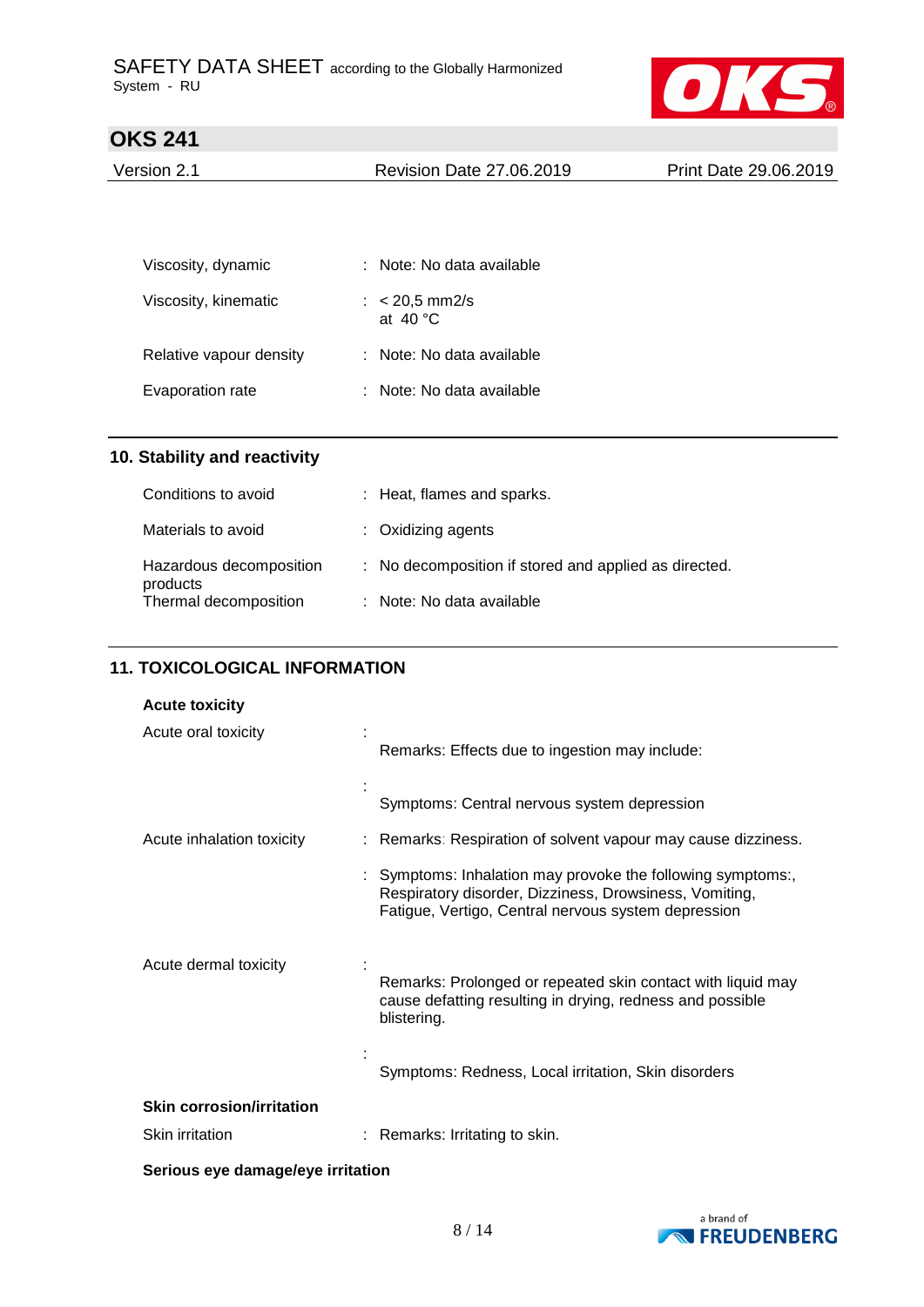

| Version 2.1 | <b>Revision Date 27.06.2019</b> | Print Date 29.06.2019 |
|-------------|---------------------------------|-----------------------|
|             |                                 |                       |

| Eye irritation                                     | : Remarks: Contact with eyes may cause irritation.                                                                                                                                                                    |
|----------------------------------------------------|-----------------------------------------------------------------------------------------------------------------------------------------------------------------------------------------------------------------------|
| <b>Respiratory or skin sensitisation</b>           |                                                                                                                                                                                                                       |
| Sensitisation                                      | : Remarks: This information is not available.                                                                                                                                                                         |
| <b>Germ cell mutagenicity</b>                      |                                                                                                                                                                                                                       |
| Genotoxicity in vitro                              | : Remarks: No data available                                                                                                                                                                                          |
| Genotoxicity in vivo                               | : Remarks: No data available                                                                                                                                                                                          |
| <b>Germ cell mutagenicity</b>                      |                                                                                                                                                                                                                       |
| Remarks<br>molybdenum disulphide                   | : Animal testing did not show any mutagenic effects.                                                                                                                                                                  |
| Carcinogenicity                                    |                                                                                                                                                                                                                       |
| Dimethyl ether                                     | : Species: Rat<br>Exposure time: 2<br>Print Date: OECD Test Guideline 453                                                                                                                                             |
| Carcinogenicity                                    |                                                                                                                                                                                                                       |
| Remarks<br>molybdenum disulphide                   | : No evidence of carcinogenicity in animal studies.                                                                                                                                                                   |
| <b>Teratogenicity</b>                              |                                                                                                                                                                                                                       |
| Remarks<br><b>Teratogenicity</b><br>Dimethyl ether | : Animal testing did not show any effects on fertility.                                                                                                                                                               |
| n-hexane                                           | : Suspected human reproductive toxicant                                                                                                                                                                               |
| Target Organ Systemic Toxicant - Single exposure   |                                                                                                                                                                                                                       |
| Naphtha (petroleum),<br>hydrotreated light         | : Exposure routes: Inhalation<br>Target Organs: Central nervous system<br>Remarks: May cause drowsiness or dizziness.                                                                                                 |
| n-Butyl acetate                                    | : Exposure routes: Inhalation<br>Remarks: May cause drowsiness or dizziness.                                                                                                                                          |
| molybdenum disulphide                              | : Remarks: The substance or mixture is not classified as<br>specific target organ toxicant, single exposure.                                                                                                          |
| n-hexane                                           | : Exposure routes: Inhalation<br>Target Organs: Central nervous system<br>Remarks: The substance or mixture is classified as specific<br>target organ toxicant, single exposure, category 3 with<br>narcotic effects. |

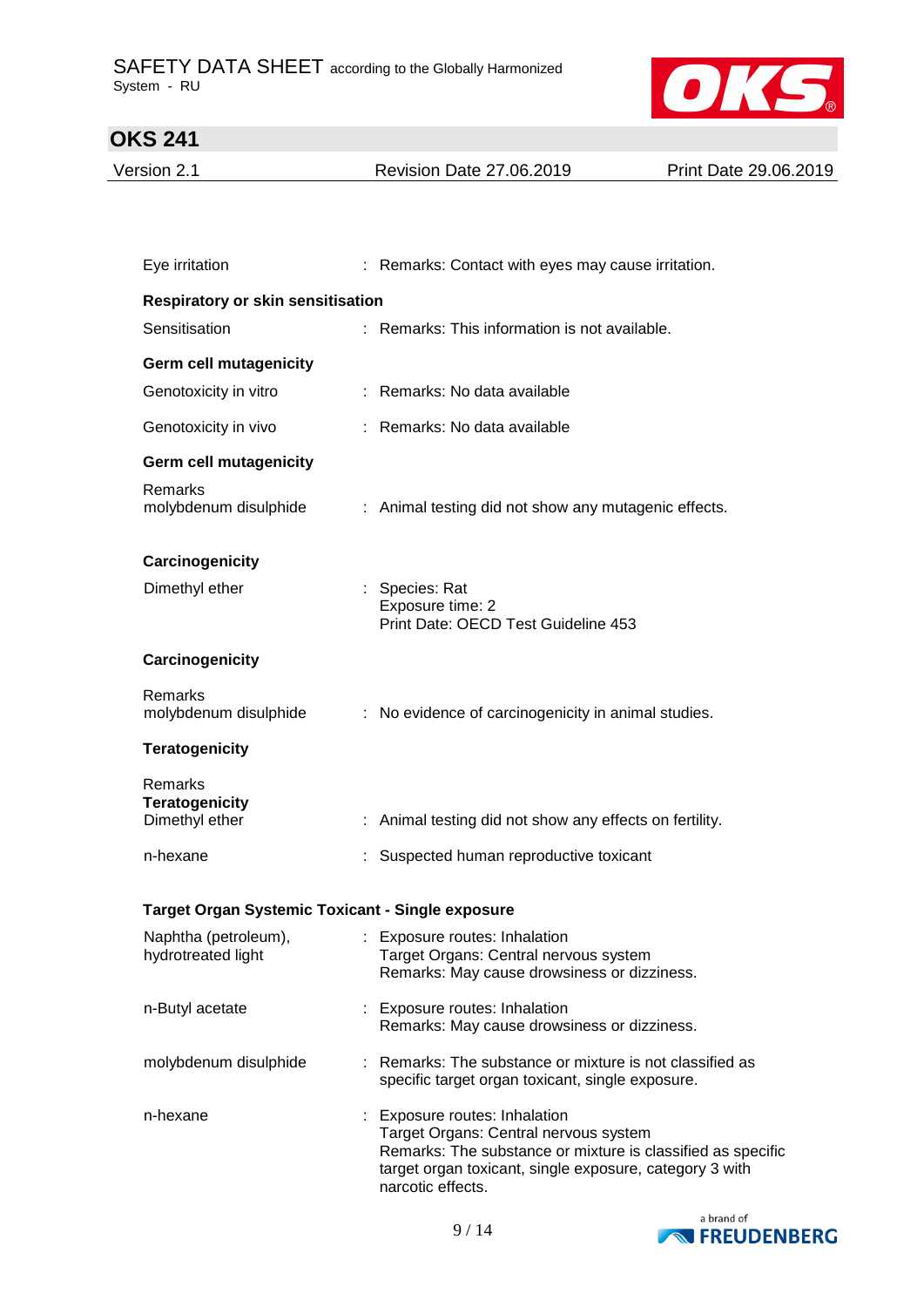

Version 2.1 Revision Date 27.06.2019 Print Date 29.06.2019

| <b>Target Organ Systemic Toxicant - Repeated exposure</b> |                                                                                                                                                                                                |  |
|-----------------------------------------------------------|------------------------------------------------------------------------------------------------------------------------------------------------------------------------------------------------|--|
|                                                           | : This information is not available.                                                                                                                                                           |  |
| Target Organ Systemic Toxicant - Repeated exposure        |                                                                                                                                                                                                |  |
| molybdenum disulphide                                     | : Remarks: The substance or mixture is not classified as<br>specific target organ toxicant, repeated exposure.                                                                                 |  |
| n-hexane                                                  | : Exposure routes: Inhalation<br>Target Organs: Central nervous system<br>Remarks: The substance or mixture is classified as specific<br>target organ toxicant, repeated exposure, category 2. |  |
| <b>Aspiration hazard</b>                                  |                                                                                                                                                                                                |  |
| Aspiration toxicity                                       | : May be fatal if swallowed and enters airways.                                                                                                                                                |  |
|                                                           | : May be fatal if swallowed and enters airways.                                                                                                                                                |  |
| Further information                                       | Ingestion causes irritation of upper respiratory system and<br>gastrointestinal disturbance.                                                                                                   |  |

### **12. Ecological information**

| <b>Ecotoxicity effects</b>                                        |  |                                              |  |
|-------------------------------------------------------------------|--|----------------------------------------------|--|
| Toxicity to fish                                                  |  | Remarks:<br>Very toxic to aquatic organisms. |  |
| Toxicity to daphnia and other : Remarks:<br>aquatic invertebrates |  | No data available                            |  |
| Toxicity to algae                                                 |  | : Remarks:<br>No data available              |  |
| copper                                                            |  | : 10                                         |  |
| Toxicity to bacteria                                              |  | ∶ Remarks:<br>No data available              |  |
| Elimination information (persistence and degradability)           |  |                                              |  |

| <b>Bioaccumulation</b> | : Remarks:                                          |  |
|------------------------|-----------------------------------------------------|--|
|                        | This mixture contains no substance considered to be |  |

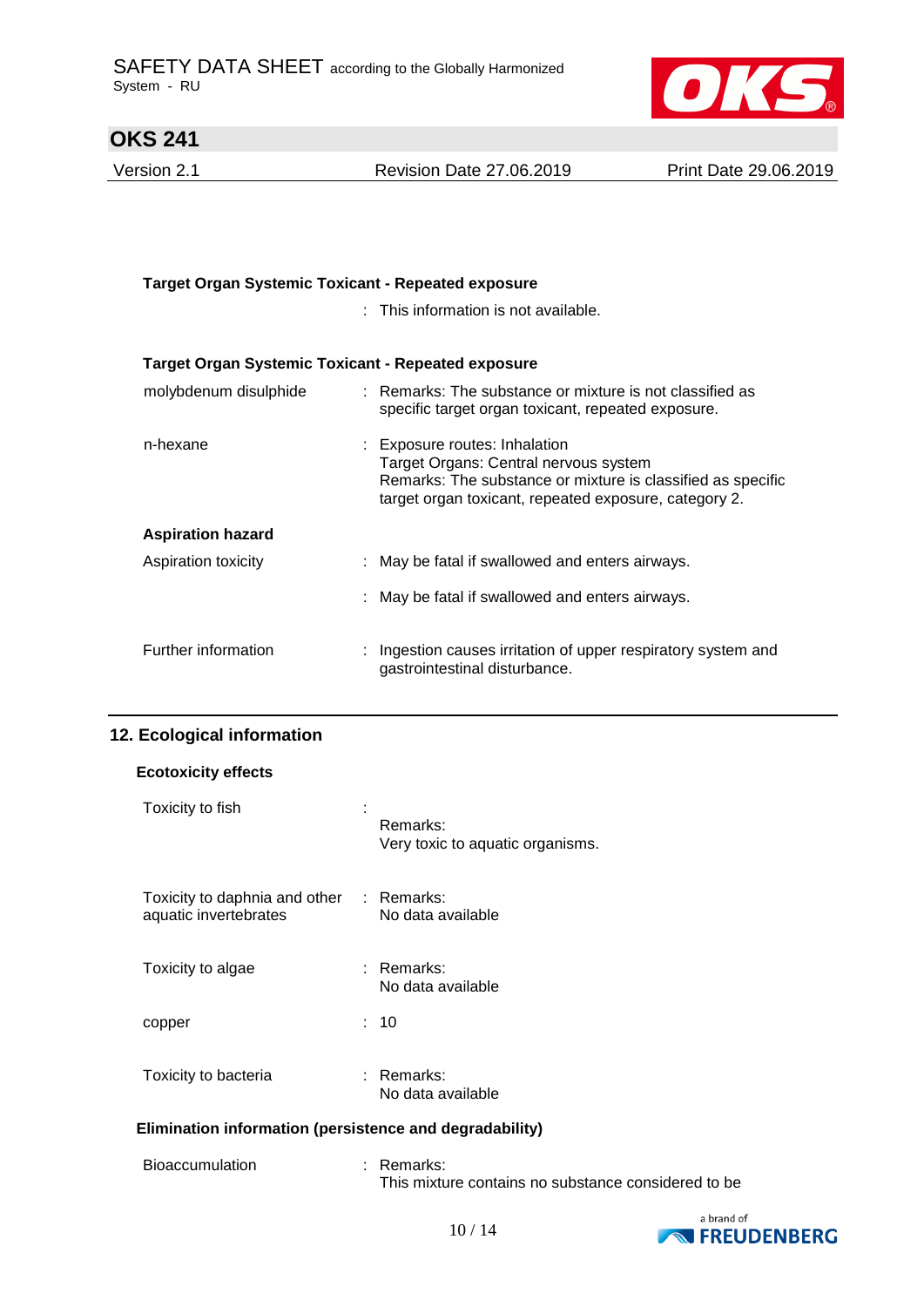

| <b>OKS 241</b>                                            |                                                                                                                                                         |                       |
|-----------------------------------------------------------|---------------------------------------------------------------------------------------------------------------------------------------------------------|-----------------------|
| Version 2.1                                               | <b>Revision Date 27.06.2019</b>                                                                                                                         | Print Date 29.06.2019 |
|                                                           |                                                                                                                                                         |                       |
|                                                           |                                                                                                                                                         |                       |
|                                                           | persistent, bioaccumulating and toxic (PBT).<br>This mixture contains no substance considered to be very<br>persistent and very bioaccumulating (vPvB). |                       |
| Mobility                                                  | : Remarks:<br>No data available                                                                                                                         |                       |
| Distribution among<br>environmental compartments          | : Remarks:<br>No data available                                                                                                                         |                       |
| Biodegradability                                          | : Remarks:<br>No data available                                                                                                                         |                       |
| Physico-chemical<br>removability                          | : Remarks:<br>No data available                                                                                                                         |                       |
| Further information on ecology                            |                                                                                                                                                         |                       |
| Short-term (acute) aquatic hazard<br>Naphtha (petroleum), | : Toxic to aquatic life.                                                                                                                                |                       |
| hydrotreated light<br>copper                              | : Very toxic to aquatic life.                                                                                                                           |                       |
| Long-term (chronic) aquatic hazard                        |                                                                                                                                                         |                       |
| Naphtha (petroleum),                                      | : Toxic to aquatic life with long lasting effects.                                                                                                      |                       |
| hydrotreated light<br>copper                              | : Very toxic to aquatic life with long lasting effects.                                                                                                 |                       |
| Naphtha (petroleum),<br>hydrotreated light                |                                                                                                                                                         |                       |
| copper                                                    |                                                                                                                                                         |                       |
| Naphtha (petroleum),<br>hydrotreated light<br>copper      |                                                                                                                                                         |                       |
| Naphtha (petroleum),                                      |                                                                                                                                                         |                       |
| hydrotreated light<br>copper                              |                                                                                                                                                         |                       |
| Results of PBT assessment<br>Dimethyl ether               | : Non-classified vPvB substance, Non-classified PBT substance                                                                                           |                       |
| Tin                                                       |                                                                                                                                                         |                       |
| Additional ecological                                     | : Very toxic to aquatic organisms, may cause long-term adverse                                                                                          |                       |

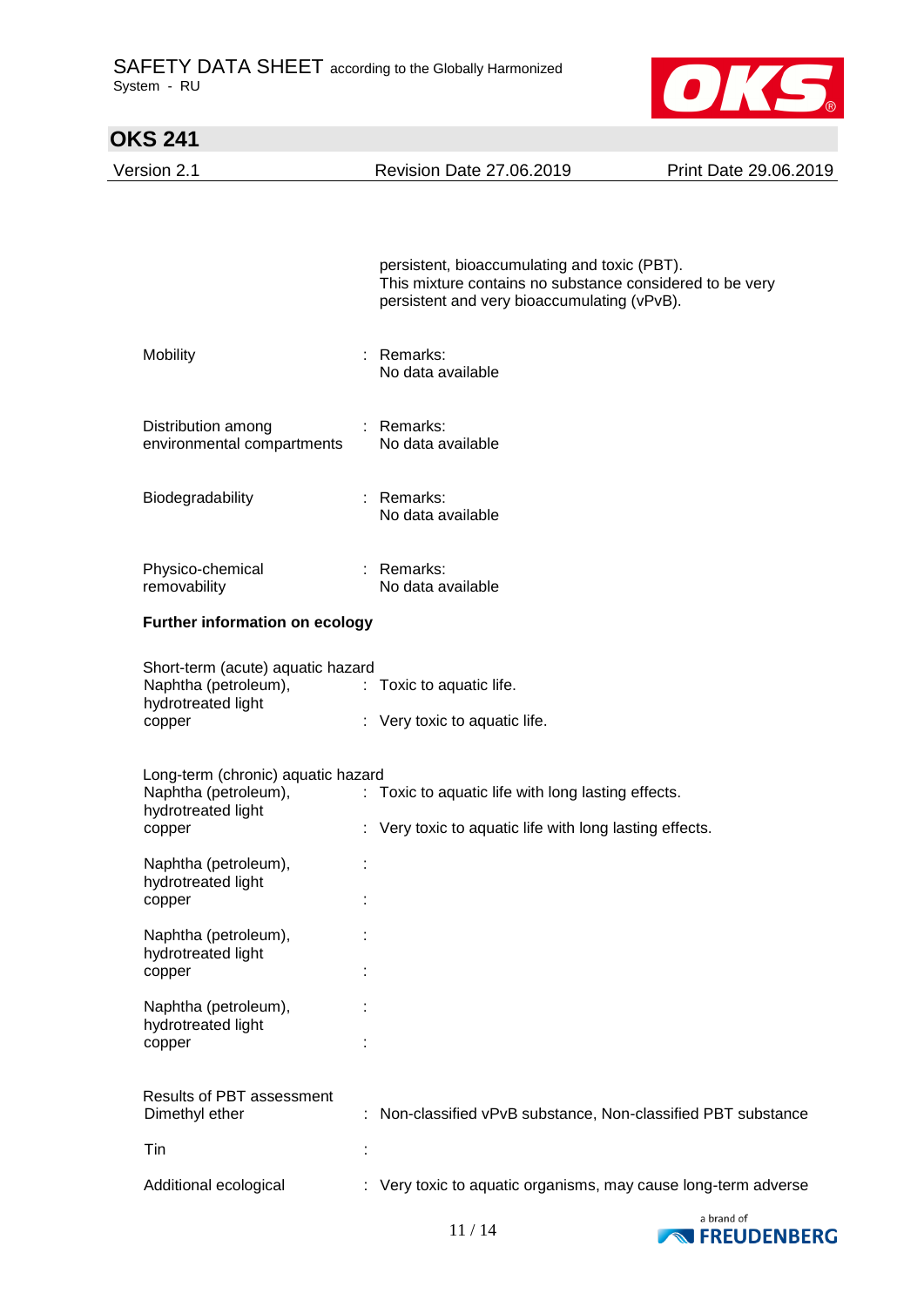

# **OKS 241**  Version 2.1 Revision Date 27.06.2019 Print Date 29.06.2019 information effects in the aquatic environment. **13. Disposal considerations** Product : Do not dispose of with domestic refuse. Dispose of as hazardous waste in compliance with local and national regulations. Contaminated packaging : Packaging that is not properly emptied must be disposed of as the unused product. Offer empty spray cans to an established disposal company. Pressurized container: Do not pierce or burn, even after use.

### **14. Transport information**

#### **ADR**

| UN number                       | : 1950           |
|---------------------------------|------------------|
| Description of the goods        | : AEROSOLS       |
| Class                           | $\therefore$ 2   |
| <b>Classification Code</b>      | : 5F             |
| Labels                          | $\therefore$ 2.1 |
| Environmentally hazardous : yes |                  |

## **IATA**

| UN number                               | : 1950                |
|-----------------------------------------|-----------------------|
| Description of the goods                | : Aerosols, flammable |
| Class                                   | : 2.1                 |
| Labels                                  | $\therefore$ 2.1      |
| Packing instruction (cargo<br>aircraft) | : 203                 |

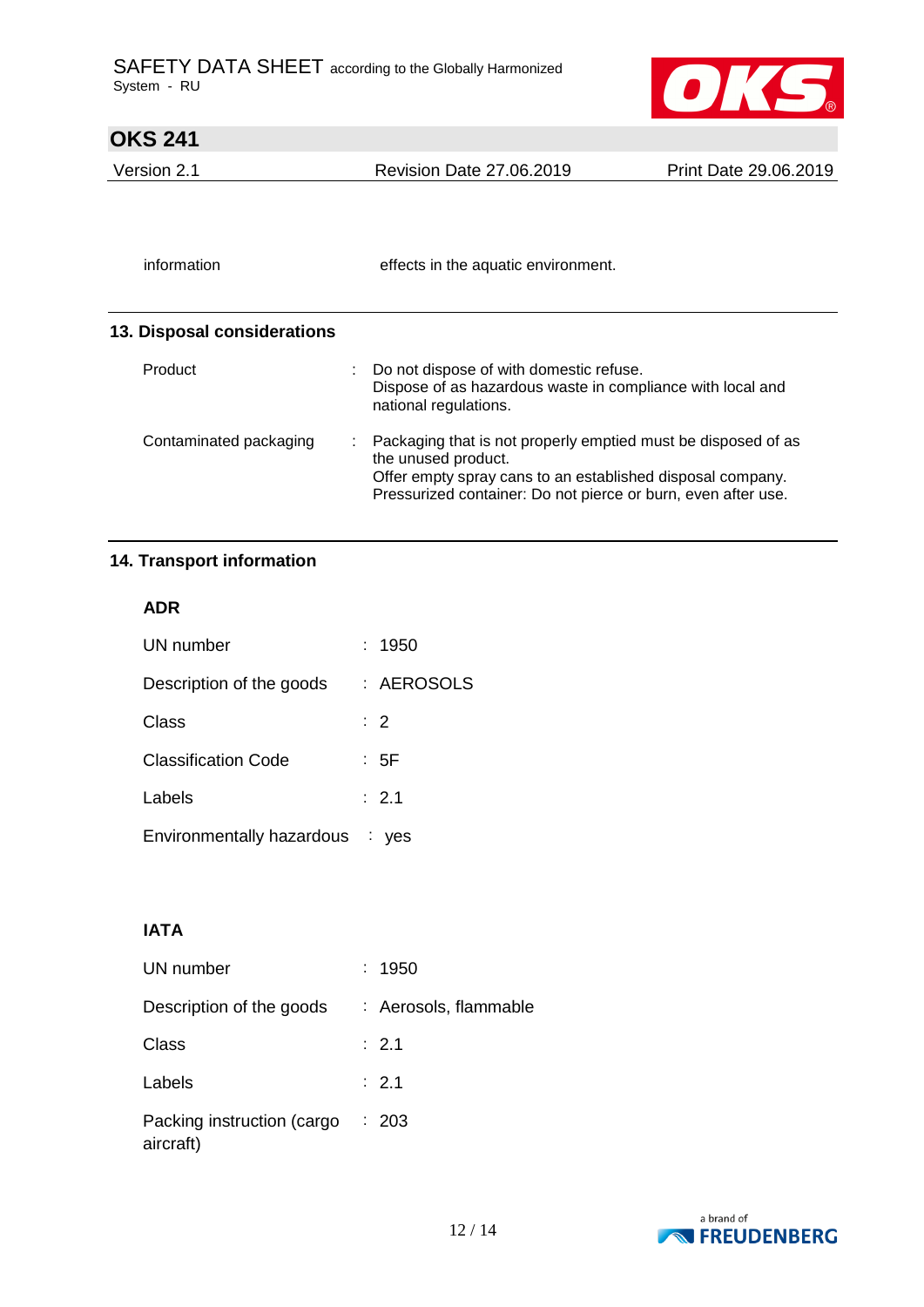

| Version 2.1                                 | <b>Revision Date 27.06.2019</b>                   | Print Date 29.06.2019 |
|---------------------------------------------|---------------------------------------------------|-----------------------|
|                                             |                                                   |                       |
| Packing instruction<br>(passenger aircraft) | : 203                                             |                       |
| Packing instruction<br>(passenger aircraft) | $:$ Y203                                          |                       |
| Environmentally hazardous : no              |                                                   |                       |
| <b>IMDG</b>                                 |                                                   |                       |
| UN number                                   | : 1950                                            |                       |
| Description of the goods                    | : AEROSOLS                                        |                       |
|                                             | (naphtha (petroleum), hydrotreated light, copper) |                       |
| <b>Class</b>                                | : 2.1                                             |                       |
| Labels                                      | $\therefore$ 2.1                                  |                       |
| <b>EmS Number</b>                           | $: F-D, S-U$                                      |                       |
| Marine pollutant                            | : yes                                             |                       |
| Other information                           | : No special precautions required.                |                       |

### **15. Regulatory information**

#### **16. Other information**

#### **Further information**

The information provided in this Safety Data Sheet is correct to the best of our knowledge, information and belief at the date of its publication. The information given is designed only as a guidance for safe handling, use, processing, storage, transportation, disposal and release and is not to be considered a warranty or quality specification. The information relates only to the specific material designated and may not be valid for such material used in combination with any other materials or in any process, unless specified in the text.

This safety data sheet applies only to products originally packed and labelled by OKS Spezialschmierstoffe. The information contained therein may not be reproduced or modified without the express written permission of OKS Spezialschmierstoffe. Any forwarding of this document is only permitted to the extent required by law. Any further, in particular public, dissemination of our safety data sheets (e.g. as a document for download from the Internet) is not permitted without the express written consent of OKS Spezialschmierstoffe. OKS Spezialschmierstoffe provides its customers with amended safety data sheets as prescribed by law. The customer is responsible for passing on safety data sheets and any amendments